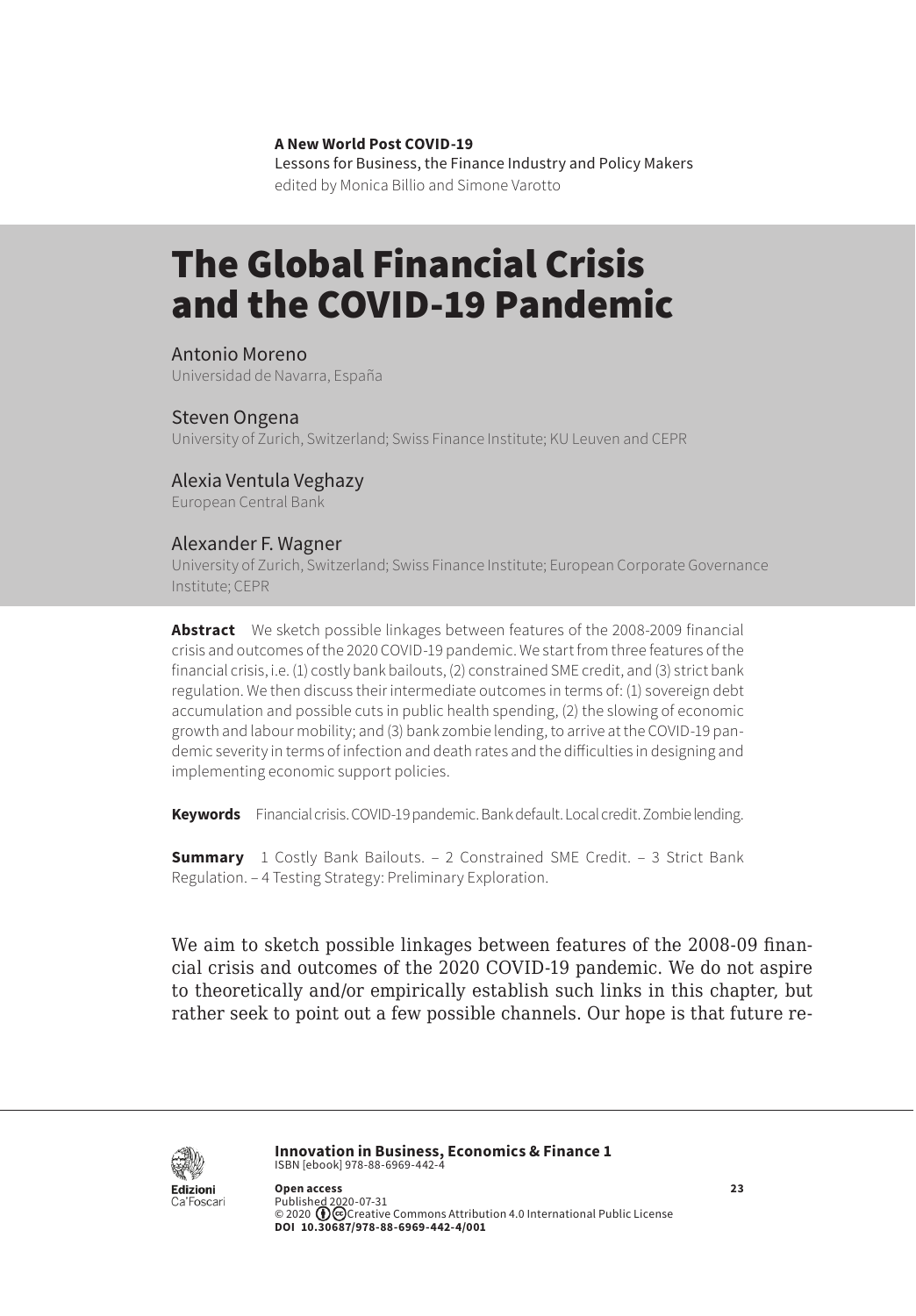search (including our own, i.e. we are pursuing cross-country and within-country testing) can reject or confirm some of the conjectures regarding the impact of the 2008-09 financial crisis on the unfolding health and economic outcomes of the 2020 COVID-19 pandemic. Empirical testing for sure can occur comparing countries, but also across localities, banks, and firms.

We will focus on three features of the financial crisis, i.e. *bank bailouts* that were often costly, *SME credit* which became more constrained, and *bank regulation* that became stricter. We will then discuss their *intermediate outcomes* in terms of the accumulation of sovereign debt and possible cuts in public health spending, the slowing of economic growth and labour mobility, and bank zombie lending, to arrive at the *COVID-19 pandemic severity* in terms of infection and death rates and difficulties in designing and implementing economic support policies.

Figure 1 below provides a small roadmap to the rest of the discussion.



**Figure 1** The channels through which the Global Financial Crisis affected the COVID-19 Pandemic Outcomes

their impact on public health and economic outcomes since then, ements are in red, public health elements are in blue, and econom-Figure 1 links elements of the financial crisis in 2008-09, through on characteristics of the COVID-19 pandemic in 2020. Financial elic elements are in green.

**pandemic in 2020.** Financial elements are in red, public health elements are in blue, and

The rest of the paper proceeds as follows. Section I discusses the costly bank bailouts, Section II the constrained SME credit, and Secing a few possible empirical testing strategies and offers prelimi-<br>nary findings tion III the strict bank regulation. Section IV concludes by discussnary findings.

Bank bailouts are complex phenomena.1

In Berger, Nistor, Ongena and Tsyplakov (2020)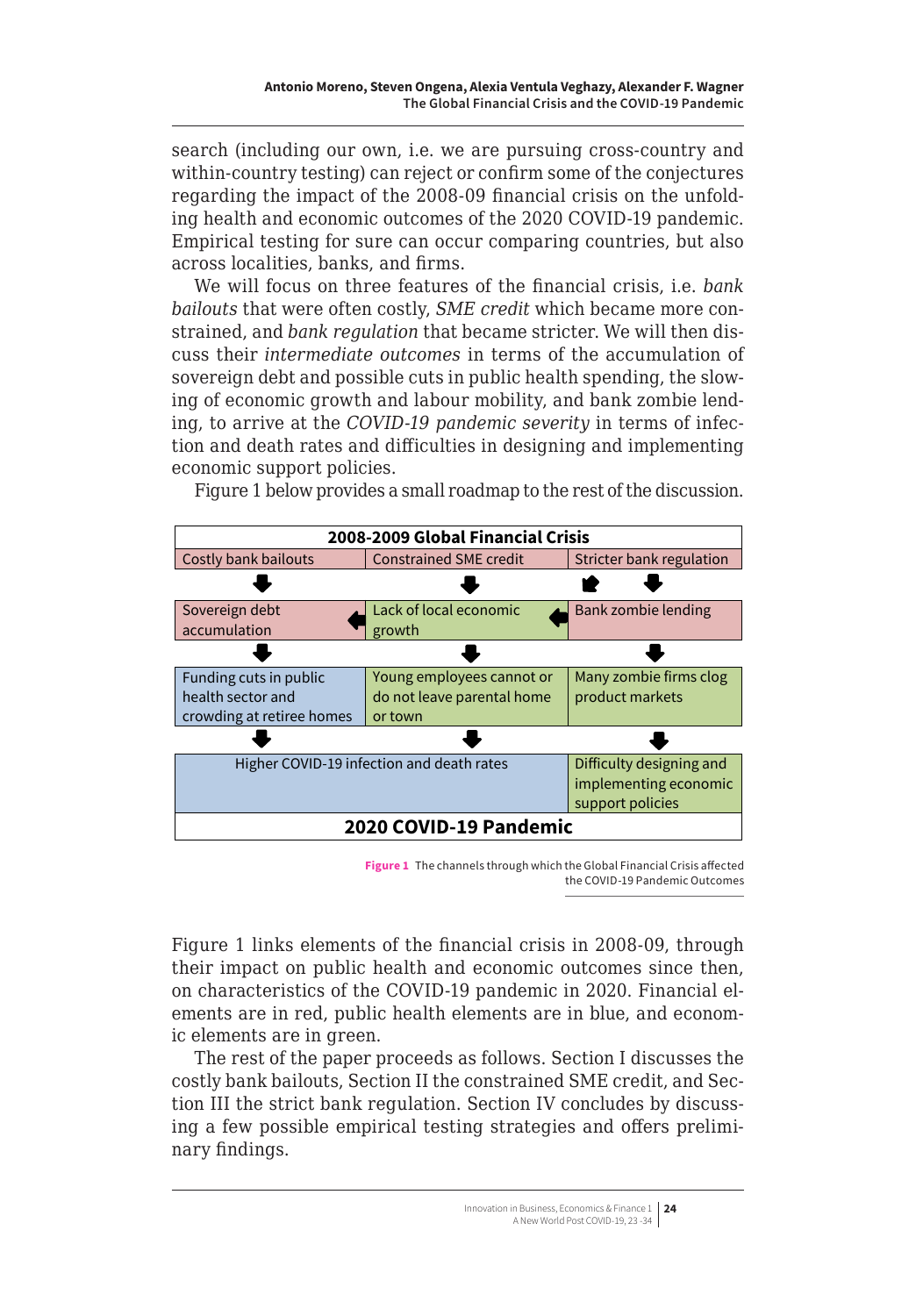## <span id="page-2-0"></span>1 Costly Bank Bailouts

Bank bailouts are complex phenomena.<sup>1</sup> In Berger, Nistor, Ongena and Tsyplakov (2020) we note that bank bailouts are not the 'one-shot' events commonly described in the literature. Bank bailouts are instead dynamic processes in which regulators 'catch' financially distressed banks; 'restrict' their activities over time; and 'release' the banks from restrictions at sufficiently healthy capital ratios. Even more important than their complexity is their potential cost to the taxpayers. Both capital injections and debt guarantee bailouts led to governmental outlays that resulted in further governmental debt buildups in many countries in Europe. While it is true that the picture is dynamic and complex, as a significant portion of the capital injections were later recouped and most debt guarantees never led to any claims, the UK government for example probably 'borrowed' around £150 billion (and was exposed for ten times that amount) according to its own National Audit Office.<sup>2</sup> This amount represented around 10% of general government gross debt (which stood at £1,821.3 billion at the end of the financial year ending March 2019, equivalent to 85.2% of gross domestic product). As a matter of relevant comparison, that £150 billion is higher than the yearly budget of the National Health Service (NHS) by a dozen or so billions.<sup>3</sup>

The linkage from one government budget item to another one is never straightforward, as demands are many and money is fungible. At the same time also in the case of the NHS it is hard to overlook an actual decrease in its budget in 2009 after 50 years of year-on-year growth and the slower growth thereafter.

In any case, the financial crisis led to costly bailouts, not only increasing sovereign debt but also putting pressure on other governmental spending, including those in the public health space, making dealing with any pandemic more challenging. Think about the impact of lower funding prior to 2020 on the functioning or even existence of pandemic coordination units, the number of hospital beds including intensive care units, staff and their specialisation, etc. However,

<sup>1</sup> Berger and Roman (2020) provide an excellent kaleidoscopic review of bank bailouts as these occurred around the world.

<sup>2</sup> On December 15, 2010 in its Second Report on the financial crisis, the National Audit Office reported that the "scale of the support currently provided to the banks has fallen from its peak of £955 billion to £512 billion as at 1 December 2010. However, the amount of cash currently borrowed by the Government to support UK banks has risen by £7 billion since December 2009 to a total of £124 billion" ([https://www.nao.org.](https://www.nao.org.uk/report/maintaining-the-financial-stability-of-uk-banks-update-on-the-support-schemes/) [uk/report/maintaining-the-financial-stability-of-uk-banks-update-on-the](https://www.nao.org.uk/report/maintaining-the-financial-stability-of-uk-banks-update-on-the-support-schemes/)[support-schemes/](https://www.nao.org.uk/report/maintaining-the-financial-stability-of-uk-banks-update-on-the-support-schemes/)).

<sup>3</sup> See for example the websites of the Institute for Fiscal Studies and the UK Economic and Social Research Council on Health Spending: [https://www.ifs.org.uk/tools\\_](https://www.ifs.org.uk/tools_and_resources/fiscal_facts/public_spending_survey/health_spending) [and\\_resources/fiscal\\_facts/public\\_spending\\_survey/health\\_spending](https://www.ifs.org.uk/tools_and_resources/fiscal_facts/public_spending_survey/health_spending).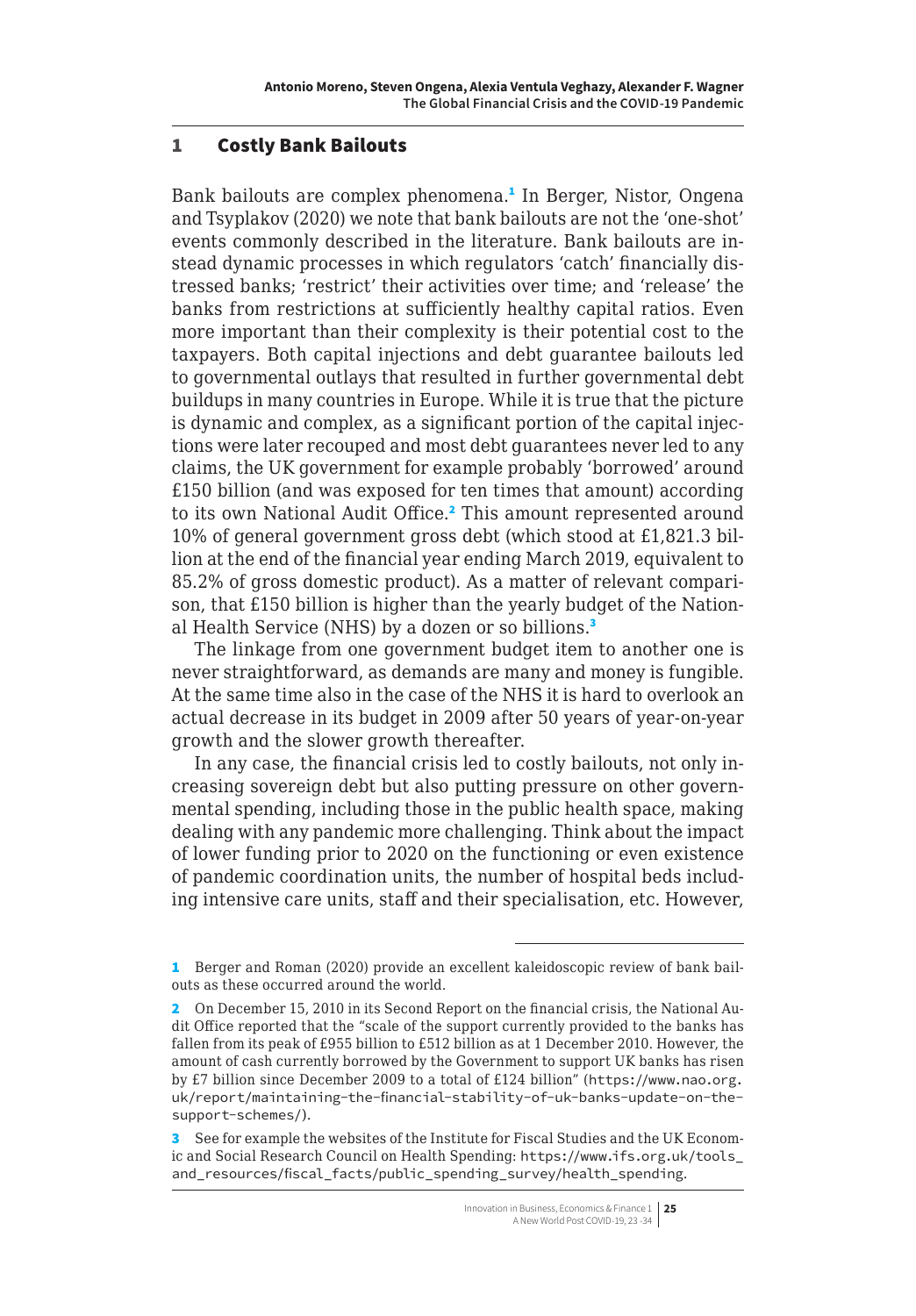<span id="page-3-0"></span>not only hospital care but also elderly care may have been affected, leading to lower quality care for the elderly in more packed facilities, attended by fewer quality staff with fewer medical on-site facilities again making the pandemic outcomes potentially worse.

In addition, the further build-up of governmental debt due to the bailouts may have made it more difficult to set up very large and/or the appropriate economic assistance packages when needed (due to an actual or implied government budget constraint).<sup>4</sup>

## 2 Constrained SME Credit

The financial crisis led to a worsening of access to credit for households and corporations alike. Especially SMEs in periphery countries (such as Greece, Ireland, Italy, Portugal and Spain) were negatively affected. Banks, for example, ended up closing branches in those countries, which in Bonfim, Nogueira and Ongena (2020) we show to involve losses for (small) firms locally.

A lack of local credit access led to increasing local unemployment and worse economic conditions. Take Spain. With a real estate boom underway, once past the mandatory school age, many youngsters had directly entered the labour force to work in the well-paying real estate construction sector. Once the crisis hit, these youngsters found themselves quickly out of jobs and out of money, but strong family networks kept them off the street by bringing them back to live with their parents or other older relatives. And later, after a few years, when conditions in Spain improved, this lost generation may have found it challenging to find a job far away from their home town, maybe also not wanting to move too far away from their now aged parents or relatives.

Overall, the financial crisis may have made living at home or in the hometown for 20-to-30-year olds in countries like Spain and Italy (which was already prevalent) more common. In addition, this livingin-close-proximity of older and younger people due to the financial crisis may have made COVID-19 infections more likely and deadly as younger people often carry the virus asymptomatically while especially older adults seem more likely to succumb to it.

<sup>4</sup> In Andrieș, Ongena and Sprincean (2020) we assess the impact of the pandemic in Europe on sovereign CDS spreads using an event study methodology. We show that a higher number of cases and deaths and public health containment responses during the pandemic significantly increase the uncertainty among investors in European government bonds.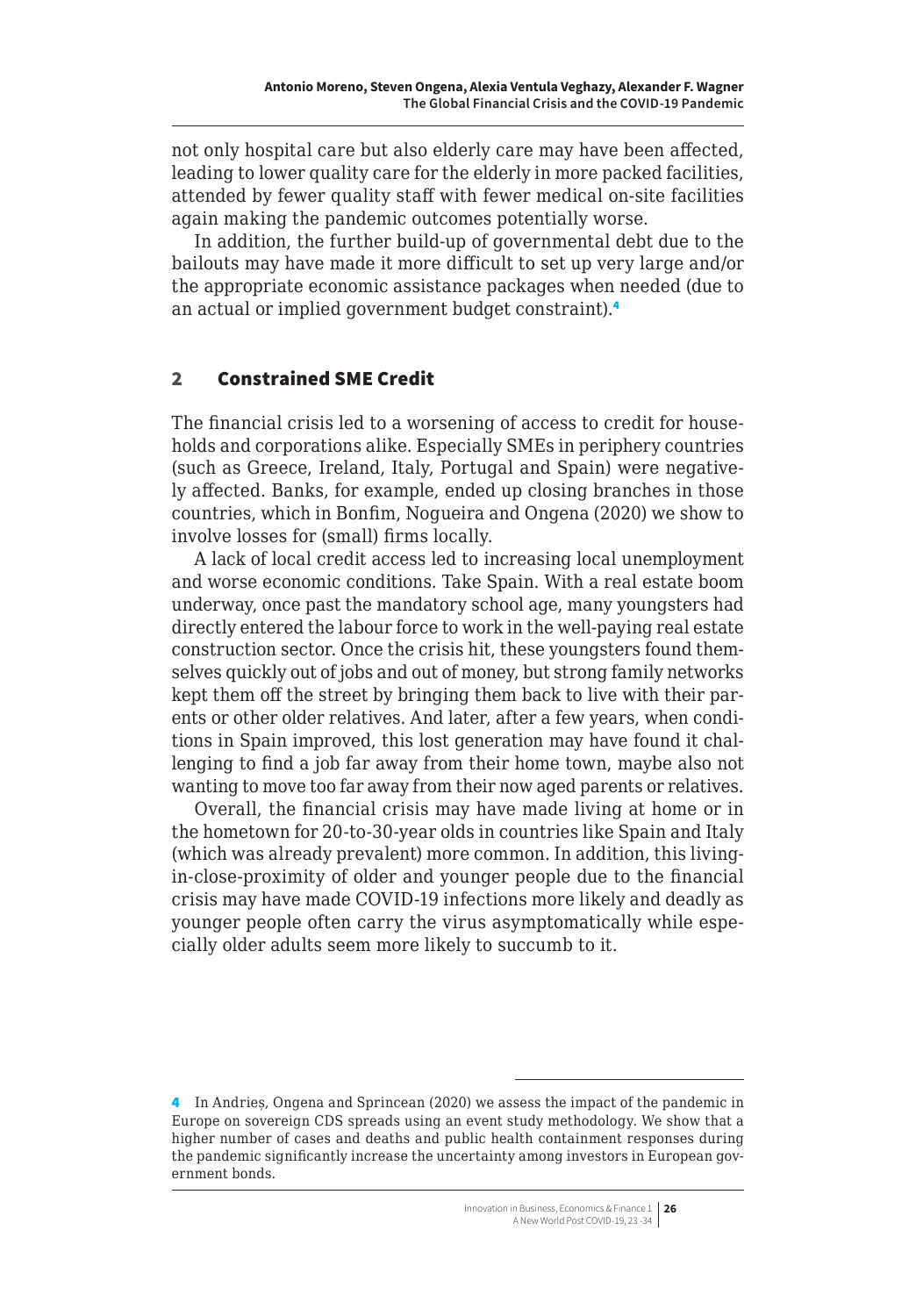#### <span id="page-4-0"></span>3 Strict Bank Regulation

Finally, higher capital requirements and loan loss provisioning introduced after the financial crisis may have led banks to wait longer to recognise potential loan losses. In Bonfim, Cerqueiro, Degryse and Ongena (2020), for example, we argue how in spite of growing regulatory pressure applied in the opposite direction in most developed economies, 'zombie lending' remains a widespread practice by banks (see also Acharya et al. 2019). We then exploit a series of large-scale on-site inspections made on the credit portfolios of several Portuguese banks to show how these inspections affect banks' future lending decisions making an inspected bank 20% less likely to refinance zombie firms, immediately spurring their default. Overall, we document that banks seemingly reduce zombie lending because the incentives to hold these loans disappear only once they are *forced* to recognise losses.

This forced recognition of losses, and in general, the willingness by supervisors to force banks to recognise and restructure, may matter a great deal, both for subsequent economic growth and also for the possibilities for an optimal pandemic economic policy response. In Gropp, Ongena, Saadi and Rocholl (2020), for example, we show that during the recent crisis in the US regions with higher levels of supervisory forbearance on distressed banks, there was less restructuring in the real sector: fewer establishments, firms, and jobs were lost if more distressed banks remained in business. We find that in these regions the banking sector is less healthy for several years after the crisis, manifested in lower capital, and higher non-performing assets ratios. But consistent with the cleansing hypothesis, regions with less supervisory forbearance during the crisis experienced a better productivity growth path after the crisis with more establishment entries, job creation, and employment, wages, patents, and output growth. Therefore, it seems to be a matter of short-term gain, long-term pain, with both zombie firms and zombie banks depressing economic activity for a long time after a financial crisis has been unspooling.

If zombie firms (and zombie banks) are so difficult to get rid of, their presence for sure also makes the implementation of government lending programmes to help firms through the early and mid-stages of the pandemic compromised from the very start. This is because money ends up in the 'wrong hands' and banks are all too happy to have a deep-pocketed co-underwriter, i.e. the government, of the set of zombie firms they have continued to service.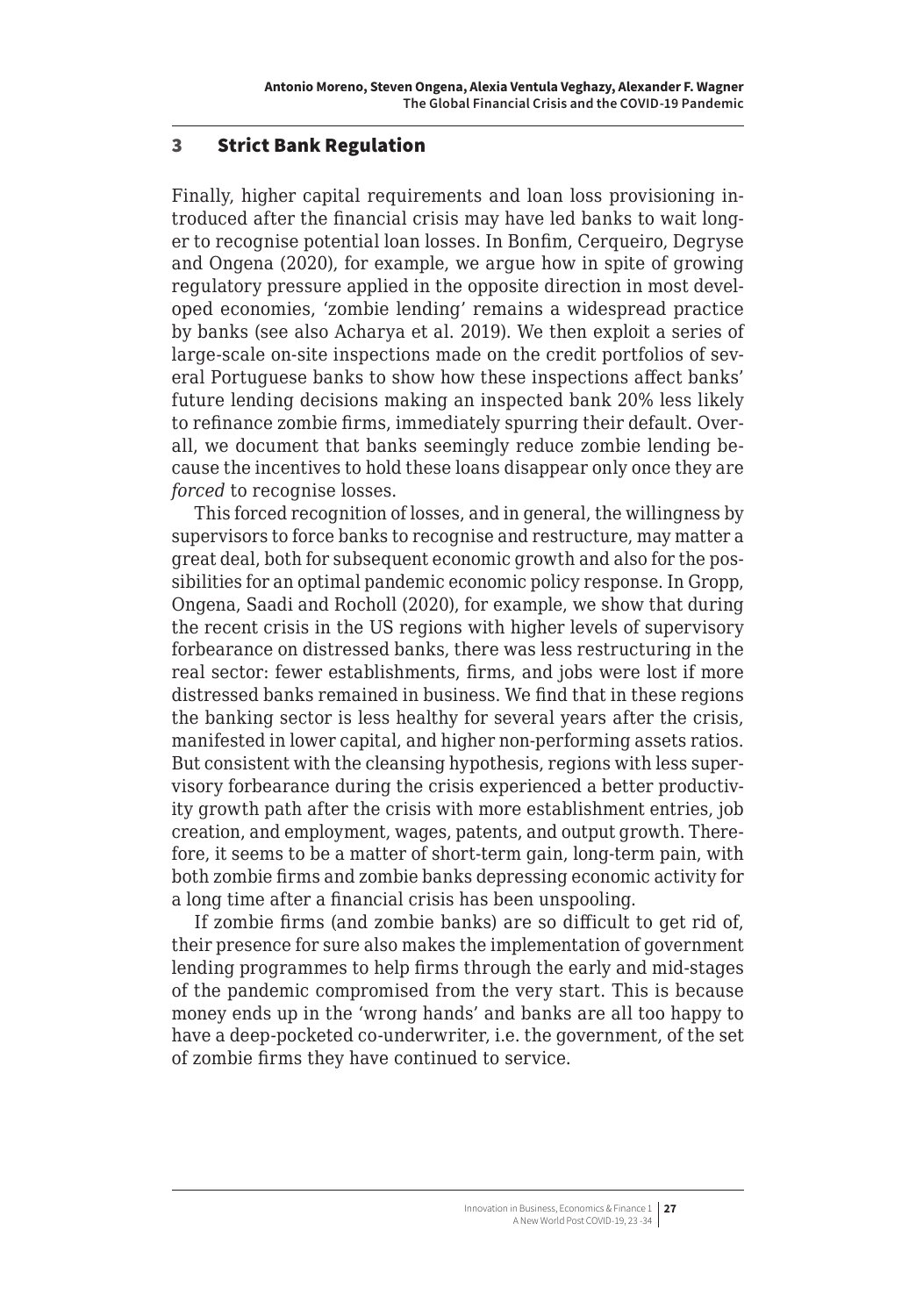#### <span id="page-5-0"></span>4 Testing Strategy: Preliminary Exploration

There are several levels at which the impact of the financial crisis on the unfolding of the COVID-19 pandemic can be assessed. At the country level, correlations can be assessed of the measures of the severity of the financial crisis in terms of the loss in output growth, increase in sovereign debt or subsequent build-down in the public health sector and the (pre-lockdown) severity of the pandemic in terms of infections and death rates. At the local level, in Spain for example, one can assess how measures of changes in health care expenditures (after minus before the financial crisis) are related to financial crisis measures. In addition, we can study how measures of changes in living in close proximity (after versus before the crisis) are predicted by financial crisis measures. Based on these assessments, one can then see how predicted values of these two sets explain the COVID-19 pandemic measures, controlling for the level of healthcare and the level of living in proximity.

We present here some preliminary analysis for the Spanish case, which provides motivation for further formal work (which we pursue ourselves). We focus first on the relation between foreclosures, which capture the severity of the financial crisis across provinces, and changes in public health expenditures. Using data from the Spanish Property Registrar, we identify the number of per-capita foreclosures across the 50 provinces ('Provincias') in 2012.<sup>5</sup> That year is the second trough of the Spanish double dip recession and is associated with the deepest phase of the sovereign debt crisis, which ended in an important bailout for Spanish banks. Public bailouts in Spain reached 60 billion EUR, around 6% of GDP. We correlate three foreclosure measures with the percent changes in per-capita public health expenditures across provinces relative to 2009, the year with highest per-capita public health expenditure prior to crisis-driven cuts. Data for health care expenditures were collected from the Spanish Health Ministry at the regional level.<sup>6</sup> This expenditure data from the 17 regions ('Comunidades Autónomas') was then distributed across provinces proportionately to the province population. The average province drop in public health expenditures relative to 2009 was 8%, 12%, 12% and 6% in 2012, 2013, 2014 and 2015, respectively. Table 1 shows the results for three measures: foreclosure initiatives, materialised foreclosures, and settlements between the household and the bank aimed to give back the property with no further payments ('dación en pago').

<sup>5</sup> Foreclosures data from the Property Registrar was downloaded from: [https://](https://www.registradores.org/actualidad/portal-estadistico-registral/estadisticas-de-propiedad) [www.registradores.org/actualidad/portal-estadistico-registral/estadisti](https://www.registradores.org/actualidad/portal-estadistico-registral/estadisticas-de-propiedad)[cas-de-propiedad](https://www.registradores.org/actualidad/portal-estadistico-registral/estadisticas-de-propiedad).

<sup>6</sup> Public health expenditures was obtained from: [https://www.mscbs.gob.es/esta](https://www.mscbs.gob.es/estadEstudios/estadisticas/sisInfSanSNS/pdf/egspGastoReal.pdf)[dEstudios/estadisticas/sisInfSanSNS/pdf/egspGastoReal.pdf](https://www.mscbs.gob.es/estadEstudios/estadisticas/sisInfSanSNS/pdf/egspGastoReal.pdf).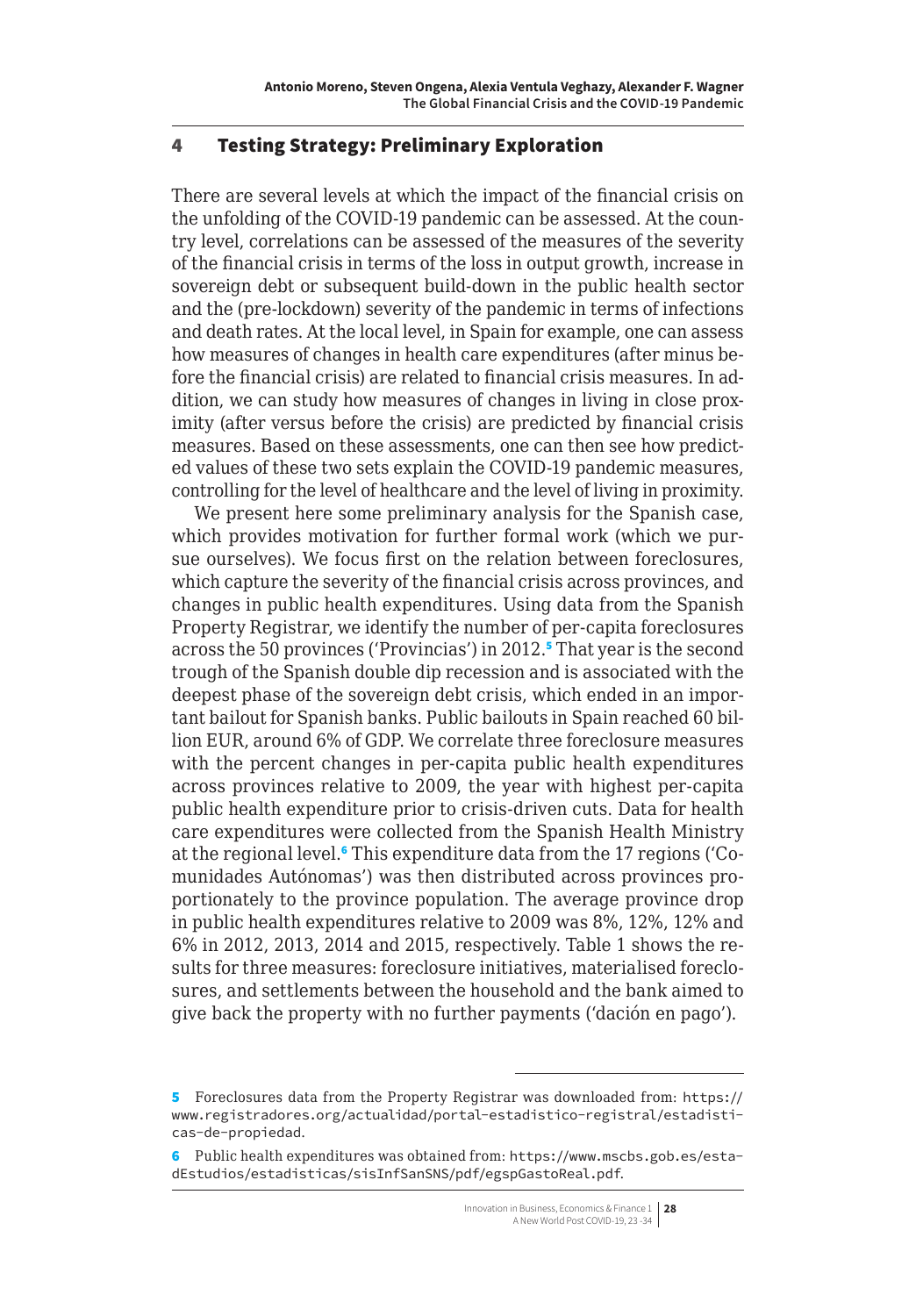|           | <b>Initiations</b><br>of foreclosures<br>procedures | Foreclosure<br>procedures<br>materialized | <b>Settlements</b><br>between<br>household and bank |
|-----------|-----------------------------------------------------|-------------------------------------------|-----------------------------------------------------|
| 2013-2009 | $-0.32**$                                           | $-0.30**$                                 | $-0.30**$                                           |
| 2014-2009 | $-0.30**$                                           | $-0.26**$                                 | $-0.29**$                                           |
| 2015-2009 | $-0.26*$                                            | $-0.24*$                                  | $-0.19$                                             |
| 2016-2009 | $-0.25*$                                            | $-0.24*$                                  | $-0.22$                                             |
| 2017-2009 | $-0.18$                                             | $-0.19$                                   | $-0.15$                                             |
| 2018-2009 | $-0.13$                                             | $-0.15$                                   | $-0.12$                                             |

**Table 1** Correlations between per-capita foreclosure measures per province in 2012 and changes in per-capita health expenditures per province with respect to 2009

Measures of foreclosures are: *initiations of foreclosures procedures*, *foreclosure procedures materialized*, and *settlements between household and bank* to give back the property with no further payments. One and two stars imply statistical significance at the 10% and 5% confidence levels, respectively.

Results in table 1 suggest that provinces with a higher intensity of foreclosures due to the financial crisis experienced significantly negative changes in health care expenditures in 2013, 2014, 2015 and 2016. There may be a number of mechanisms at work behind these correlations, such as the need to shift public expenditures to other items, such as unemployment benefits. Additionally, lower tax collection during those years, the need to reduce fiscal deficits during those years and an overall higher fiscal burden seem to have taken a toll precisely in provinces heavily hit by the financial crisis. We also note that these negative correlations are pervasive throughout the sample, including the latest year, 2018, though their size and statistical significance naturally decrease over time.

The severity of the Spanish financial crisis had a relevant impact in terms of the unemployment rate, which reached 26% in 2013. The real estate bubble of the 1990s and 2000's burst in 2009, when construction abruptly came to a halt and many young low-skilled workers were laid off. Unemployment was particularly high among young workers, reaching above 50% of active young population. The response of these workers came in different forms. While some moved to other countries, returning home was definitely an option for many of them. If, consequently, household sizes increase and older children are staying in the same home, this could have had an impact in the transmission of the COVID-19.

To assess the relation between the Spanish financial crisis and the potential changing patterns of co-residence in Spanish households, we retrieve yearly province-level census data from IPUMS from 2009 to 2018: family size, age of the eldest child, and the age spread between the eldest and youngest child. We then correlate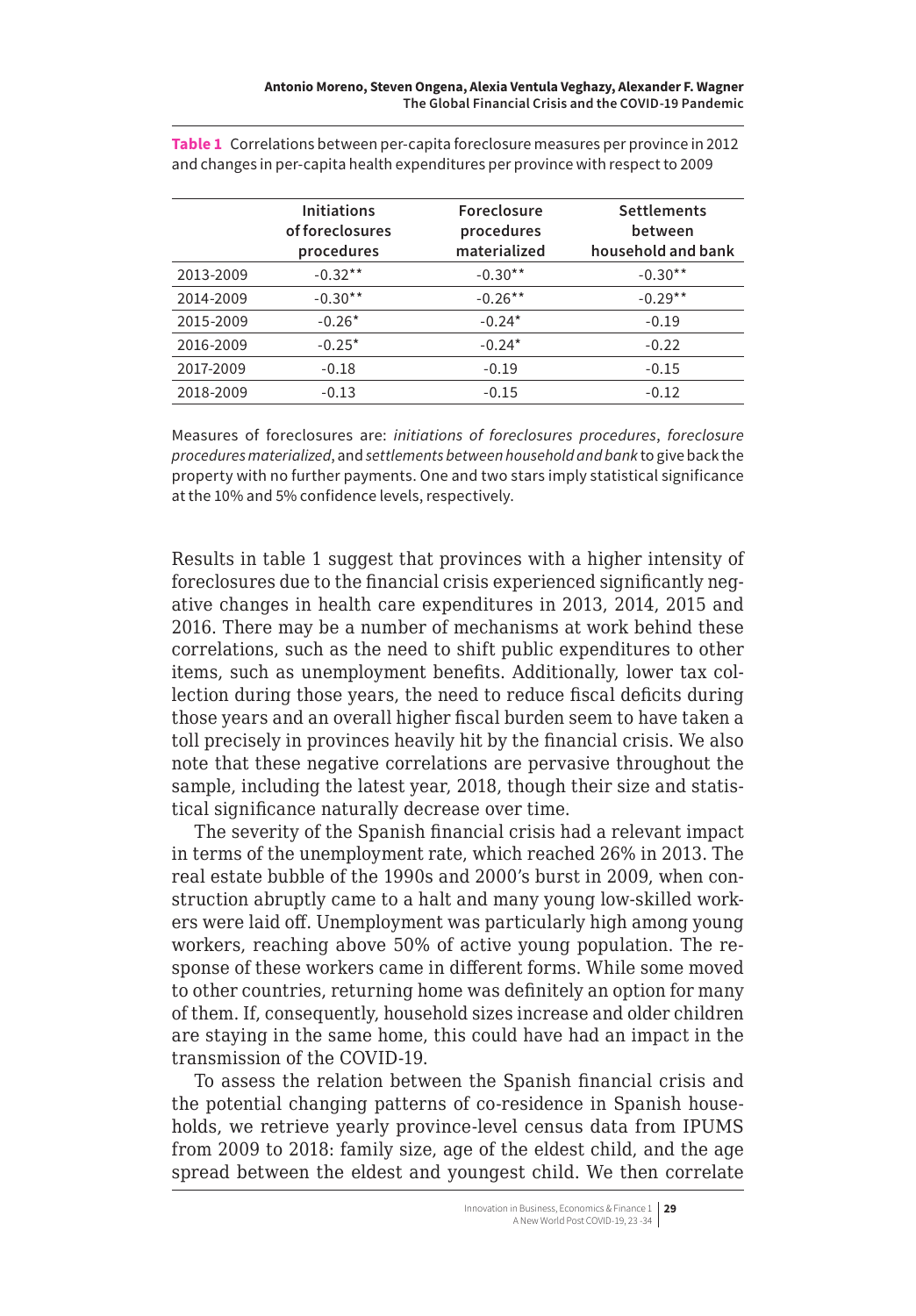changes in these co-residence measures – also with 2009 being the base year – and the 2012 foreclosure measures.

Table 2 shows the results. Strikingly, each correlation in the table starting in 2014 is positive, implying that households in provinces that were harder-hit by the financial crisis, experienced either higher growth or a lower decrease in the household size in the following years. Not all correlations are significant. Interestingly, significance is generally higher for later years, indicating that perhaps there is a lag by which the co-residence effects are borne out. The strongest results are obtained for the age of the eldest child. While with these data it is not possible to distinguish whether these descendants return home after being laid off or stay at home after the financial crisis, both channels are consistent with our results and could potentially contribute to an increased likelihood of disease contagion during the pandemic. Overall, the findings are consistent with the hypothesis stated above, at least at the unconditional level (i.e. not controlling for other relevant factors).

|           | Foreclosure measure | <b>Family size</b> | Age eldest child | Age spread children |
|-----------|---------------------|--------------------|------------------|---------------------|
| 2013-2009 | <i>initiations</i>  | $-0.21$            | $-0.09$          | $-0.15$             |
|           | materializations    | 0.15               | 0.10             | 0.03                |
|           | settlements         | $-0.05$            | 0.02             | $-0.08$             |
| 2014-2009 | <i>initiations</i>  | 0.14               | 0.15             | 0.14                |
|           | materializations    | 0.22               | 0.12             | 0.05                |
|           | settlements         | $0.25*$            | $0.28***$        | $0.24*$             |
| 2015-2009 | <i>initiations</i>  | $0.34***$          | $0.39***$        | $0.25*$             |
|           | materializations    | 0.16               | 0.16             | 0.10                |
|           | settlements         | 0.21               | 0.15             | 0.14                |
| 2016-2009 | <i>initiations</i>  | 0.20               | $0.28***$        | $0.23*$             |
|           | materializations    | $0.29**$           | $0.34***$        | $0.25*$             |
|           | settlements         | 0.15               | 0.23             | 0.20                |
| 2017-2009 | <i>initiations</i>  | 0.09               | 0.17             | 0.18                |
|           | materializations    | $0.27***$          | 0.21             | 0.20                |
|           | settlements         | 0.18               | $0.25*$          | 0.21                |
| 2018-2009 | <i>initiations</i>  | 0.18               | $0.24*$          | 0.16                |
|           | materializations    | $0.28***$          | $0.24*$          | $0.24*$             |
|           | settlements         | 0.22               | $0.29**$         | 0.18                |

**Table 2** Correlations between per-capita foreclosure measures per province in 2012 and changes in co-residence census measures across households

Measures of foreclosures are: *initiations* of foreclosures procedures, foreclosure procedures *materialised*, and *settlements* between household and bank to give back the property with no further payments. Measures of co-residence are: changes in *family size*, changes in the *age* of the *eldest child* at home, and changes in the *age spread* between the eldest and youngest *child*. One, two and three stars imply statistical significance at the 10%, 5% and 1% confidence levels, respectively.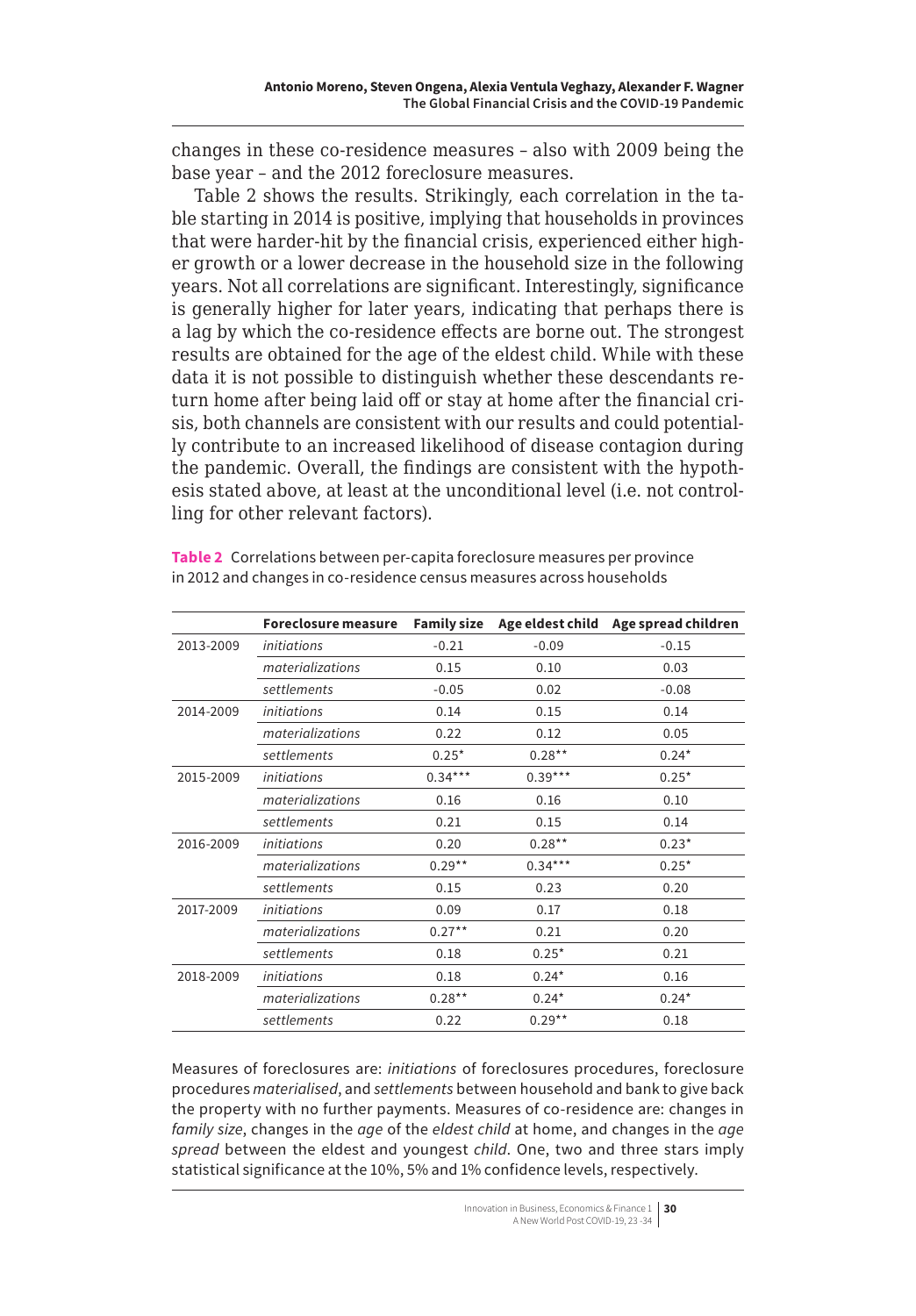As a third descriptive exercise, we explore the relation between the financial crisis and the use of nursing homes for the elderly, commonly known in Spain as elderly residences. Elderly residences have been at the centre of the COVID-19 impact in Spain. In particular, and while official data are not available at the time of the writing of the article, it is widely believed that more than half of the deceased died in elderly residences.<sup>7</sup> We measure the usage intensity of elderly residences with two different ratios provided by the IMSERSO (Spanish Institute for Elderly and Social Services) in 2018, the latest year available.<sup>8</sup> The first one is the ratio between users of elderly residences in a given province and the province population. The second one is the ratio of users of elderly residences in a given province and their total capacity. The residences considered here are only those under public funding.

Table 3 shows the correlations between the two residence ratios and the changes in public expenditures in health services with respect to 2009. The correlations are negative in most cases, implying that provinces that reduced their per capita public health expenditures by a larger amount were also those with a more intensive usage of the elderly residences under public funding in 2018. These correlations become larger and more significant for the 2014-2009 year interval. Thus, provinces with more crowded elderly residences were also the ones that experienced more serious public health expenditure cuts. This finding points at potential trouble for these provinces in the wake of the COVID-19 pandemic, as their response may be hindered by both overcrowded residences and less public health resources.

<sup>7</sup> See, for instance, the June 6th, 2020 newspaper interview with the President of the Elderly Residence Association in Spain: [https://www.elmundo.es/espana/2020/06/0](https://www.elmundo.es/espana/2020/06/07/5edbeec9fdddff5e298b457f.html) [7/5edbeec9fdddff5e298b457f.html](https://www.elmundo.es/espana/2020/06/07/5edbeec9fdddff5e298b457f.html).

<sup>8</sup> See [https://www.imserso.es/imserso\\_01/documentacion/estadisticas/ssppmm\\_](https://www.imserso.es/imserso_01/documentacion/estadisticas/ssppmm_esp/index.htm) [esp/index.htm](https://www.imserso.es/imserso_01/documentacion/estadisticas/ssppmm_esp/index.htm).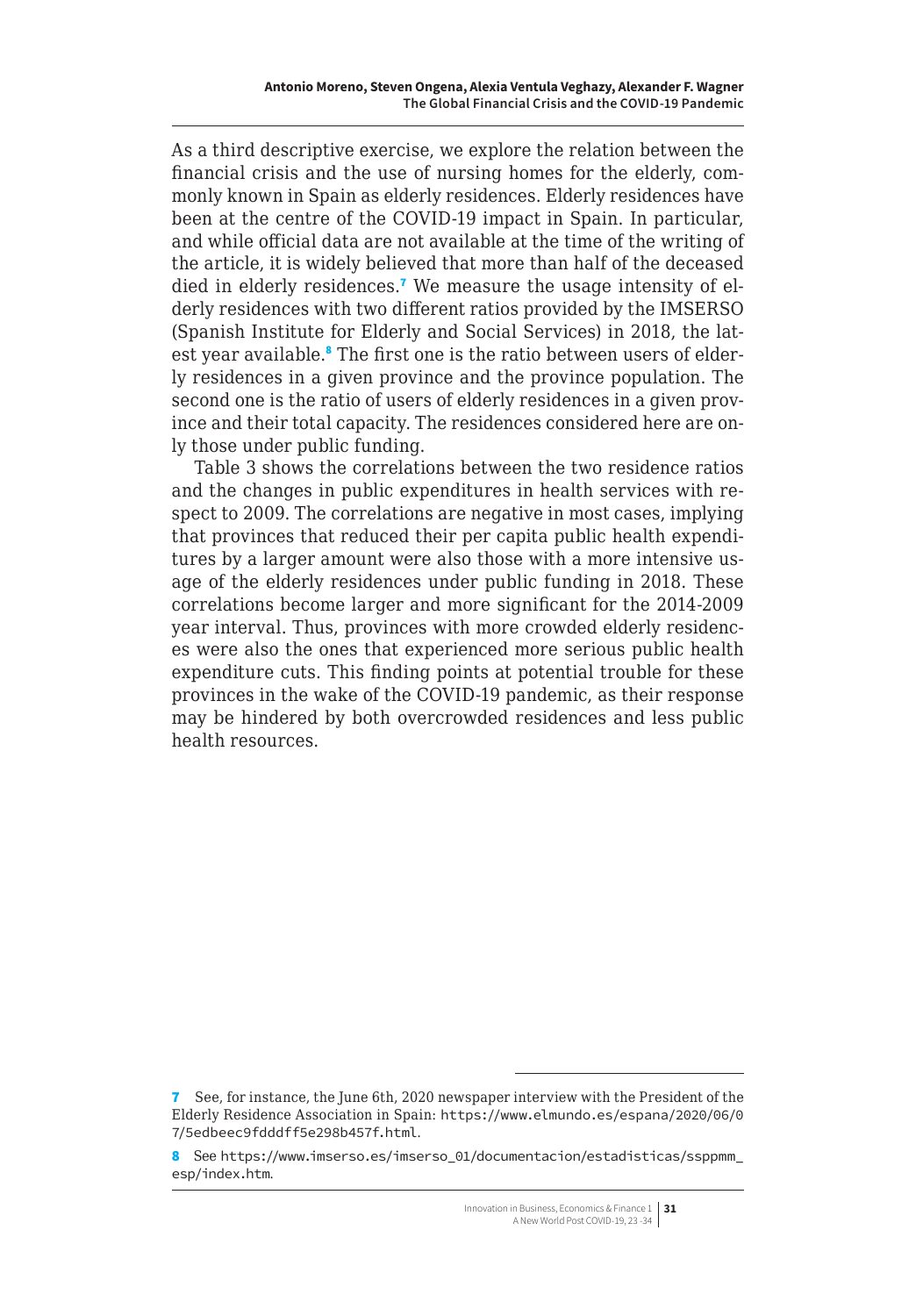|           | Residence users divided<br>by province population | Residence users divided<br>by residence positions<br>in the province |
|-----------|---------------------------------------------------|----------------------------------------------------------------------|
| 2013-2009 | 0.08                                              | 0.06                                                                 |
| 2014-2009 | $-0.33**$                                         | $-0.33**$                                                            |
| 2015-2009 | $-0.02$                                           | $-0.13$                                                              |
| 2016-2009 | $-0.14$                                           | $-0.25*$                                                             |
| 2017-2009 | $-0.12$                                           | $-0.19$                                                              |
| 2018-2009 | $-0.13$                                           | $-0.16$                                                              |

**Table 3** Correlations between elderly residence ratios of intensive usage in 2018 and changes in per-capita health expenditures per province with respect to 2009

Measures of residence ratios are: *residence users divided by province population*, and *residence users divided by residence positions in the province*. The residences considered are those under public funding. One and two stars imply statistical significance at the 10% and 5% confidence levels, respectively.

In future work, we aim to test more formally the links among the four dimensions considered in this chapter: severity of the financial crisis, changes in health expenditures, changes in household co-residence and overcrowding of elderly residences. The preliminary results presented here at least suggest the possibility that provinces more affected by the financial crisis suffered higher public health expenditure cuts, a higher increase in household co-residence as a response to the crisis as well as more crowded elderly residences ex-post. This combination of factors might have exacerbated the consequences of COVID-19 in these provinces.

Overall the main question that will need to be addressed is "How to better manage systemic risks – from cyber attacks and pandemics to financial crises and climate change – in a globalized world" (Goldin, Mariathasan 2014). Fighting the fires of one realisation of such a global systemic risk, i.e. the financial crisis, may have lead to consequences for how another realisation one decade later, i.e. the COVID-19 pandemic, is having its impact and is being handled. The whole picture calls for more creative thinking, acting and resource allocation at all levels and by all agents (government, households and firms) to enhance system resiliency, in accordance with the costs and benefits involved. But in the end, and not simplifying too much, global systemic risks likely also call for a sure-footed global 'systemic' approach.